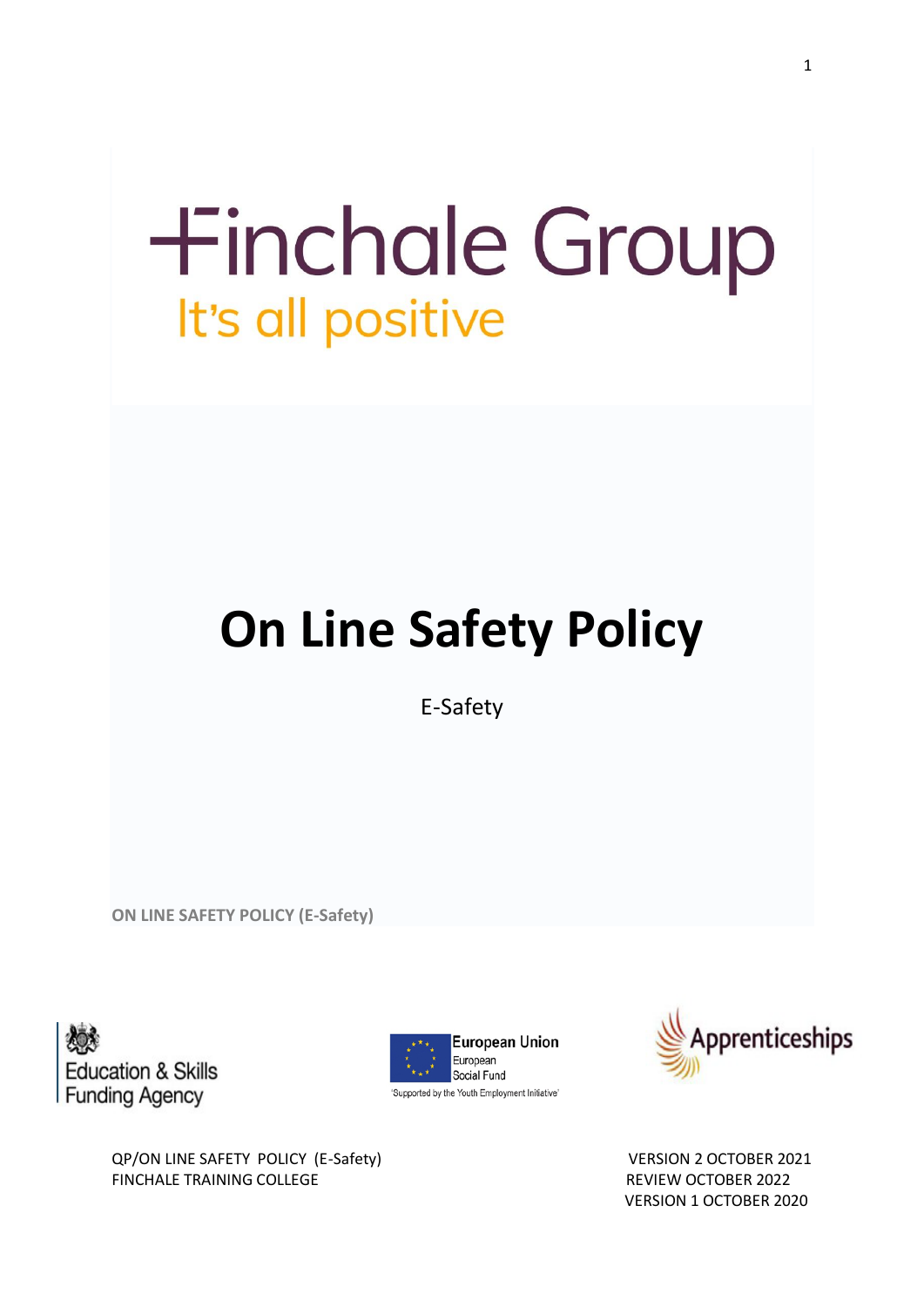| <b>Contents</b>                                               |  |
|---------------------------------------------------------------|--|
|                                                               |  |
|                                                               |  |
|                                                               |  |
|                                                               |  |
|                                                               |  |
|                                                               |  |
|                                                               |  |
|                                                               |  |
|                                                               |  |
| Published content and Finchale Training College's website 9   |  |
|                                                               |  |
|                                                               |  |
| Social networking, social media and personal publishing  10   |  |
|                                                               |  |
|                                                               |  |
|                                                               |  |
|                                                               |  |
|                                                               |  |
| Finchale Training College training actions and sanctions  144 |  |
|                                                               |  |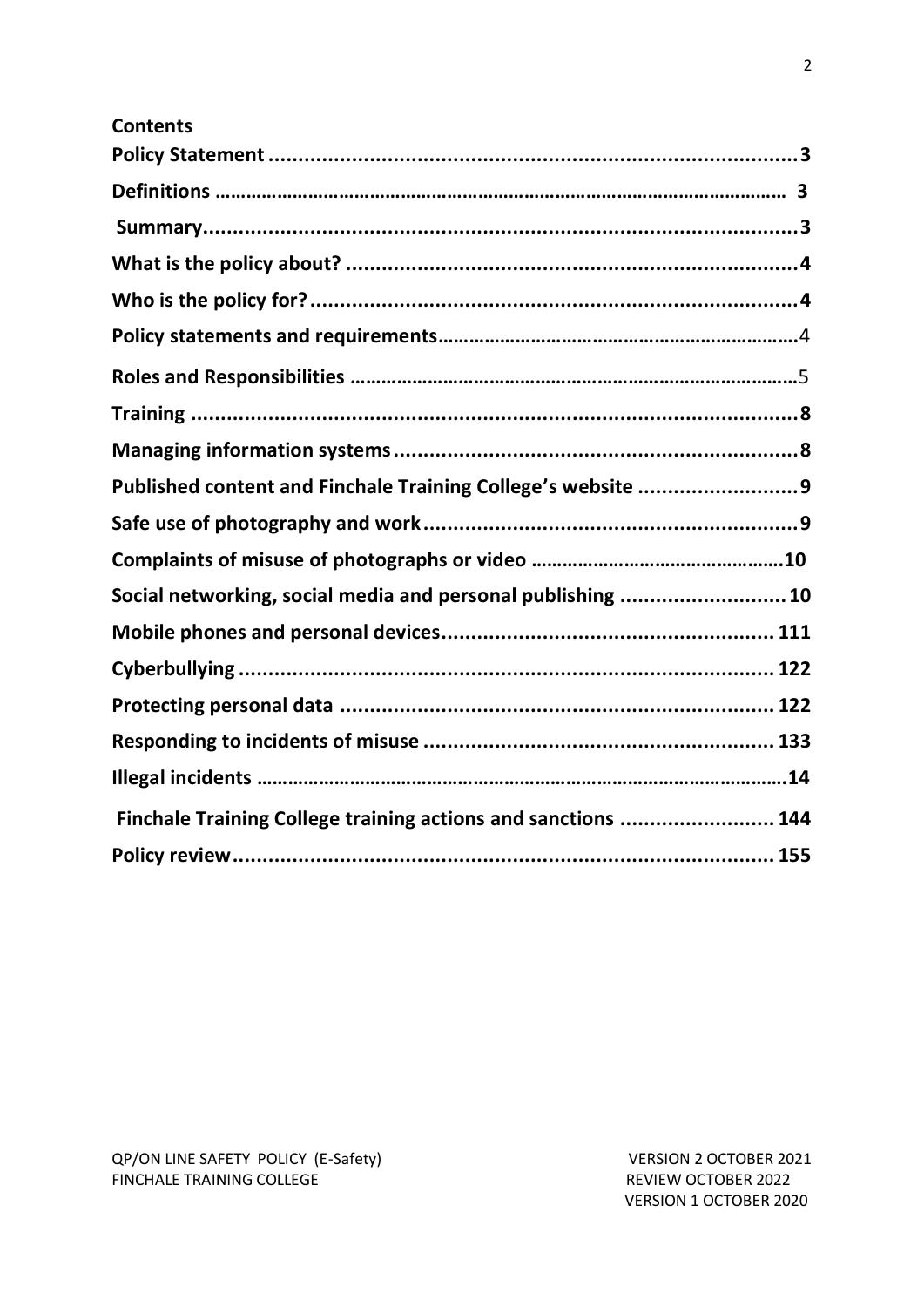#### <span id="page-2-0"></span>**On Line Safety Policy Statement**

At Finchale Training College, we're committed to protecting and respecting your privacy. This Policy explains when and why we collect personal information about people, how we use it, the conditions under which we may disclose it to others and how we keep it secure.

We may change this Policy from time to time so please check this page occasionally to ensure that you're happy with any changes.

Any questions regarding this policy and our privacy practices should be sent by email to:

Neil Johnson on [Neil.Johnson@Finchalegroup.co.uk](mailto:Neil.Johnson@Finchalegroup.co.uk) by writing to Finchale Training College, Richard Annand House, Mandale Park, Belmont Co Durham DH1 1TH.

#### <span id="page-2-1"></span>**Definitions**

\*KCSiE identifies school as any education establishment including colleges and education providers

Class/ classroom/ training room includes 1:1 assessment and learning.

#### **Summary**

The E-Safety Policy has been created to ensure that children, young people and adults at risk are able to use the internet and related communication technologies appropriately as part of the wider duty of care to which all who work in education are bound. In addition, this policy enables staff to identify and manage risks, safeguard and support staff, learners and parents by promoting the safe use of technology.

Keeping Children Safe in Education (2021) outlines the responsibility that \*schools and the Designated Safeguarding Lead (DSL) have in ensuring that all learners, young people , volunteers, beneficiaries and staff use electronic technologies in a safe and productive way. Technology is advancing quickly and can be used in a beneficial and positive way to educate and develop the learners we work with. However, measures must be taken and procedures and processes followed to ensure the safeguarding of all learners who use this technology. In addition, technology and social media play an important part in the social development and learning of young people, it is the DSL's responsibility to ensure leaders, managers and staff are fully aware of statutory updates and requirements to ensure the safeguarding of young people. The DSL is also responsible for the delivery of Information, Advice and Guidance for young people and parents/carers where appropriate for under 18 s and those identified as at risk, so that they are informed and empowered to use technology and social media in a safe way, and that they know that they can disclose concerns, particularly surrounding grooming, CSE, sexting, the sharing of illicit images and online bullying, in a safe and confident way. This policy is intended to be used in conjunction with the Finchale Training College Safeguarding and Prevent policies.

QP/ON LINE SAFETY POLICY (E-Safety) VERSION 2 OCTOBER 2021 FINCHALE TRAINING COLLEGE **REVIEW OCTOBER 2022**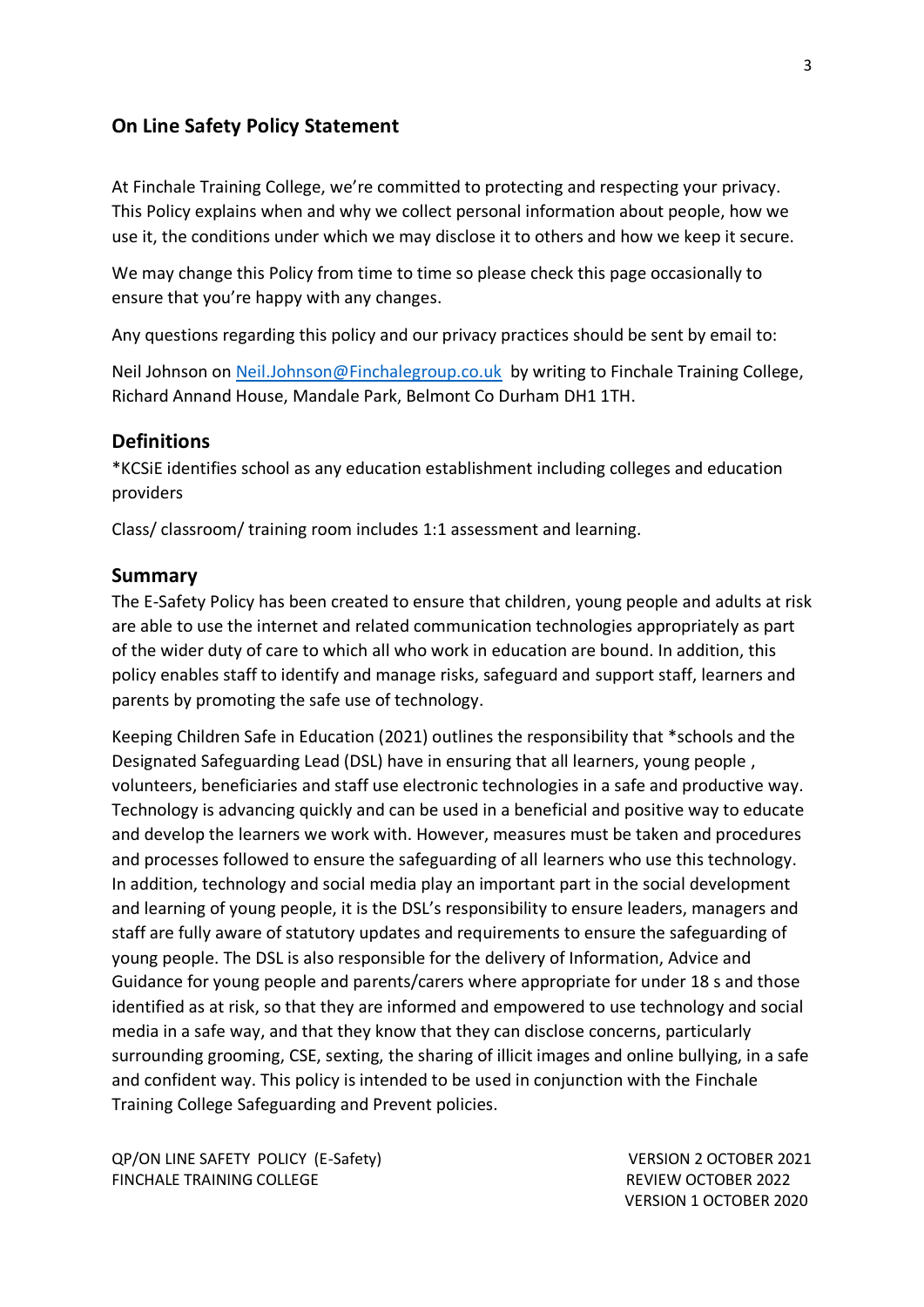\* KCSiE identifies school as any education establishment including colleges and education providers.

# <span id="page-3-0"></span>**What is the policy about?**

# **The purpose of this Online Safety Policy is to:**

Clearly identify the key principles expected of all members of the Finchale Training College team with regards to the safe and responsible use of technology to ensure that Finchale Training College is a safe and secure environment.

Safeguard and protect all learners regarding online arrangements.

Raise awareness with all members of Finchale Training College regarding the potential risks as well as benefits of technology.

This policy will enable all staff to work safely and responsibly, to be a role model for positive behaviour online and be aware of the need to manage their own standards and practice when using technology.

Identify clear procedures to use when responding to online safety concerns that are known by all members of the community.

# <span id="page-3-1"></span>**Who is the policy for?**

This policy applies to all staff including trustees, managers, staff, volunteers, Tutors, Assessors, IQAs, external contractors including Associates, visitors, and other individuals who work for or provide services on behalf of Finchale Training College (collectively referred to as 'staff' in this policy) as well as young people and parents/carers for under 18's or those identified as 'at risk' (previously known as vulnerable).

# <span id="page-3-2"></span>**Policy statements and requirements Making use of ICT and the Internet**

The internet is used in Finchale Training College to raise educational standards, to promote learner achievement, to support the professional work of staff and to enhance the school's management functions. Technology is advancing rapidly and is now a huge part of everyday life, education and business. We want to equip our learners with all the necessary ICT skills that they will need in order to enable them to progress confidently in their educational careers and onward towards their working environments when they leave education.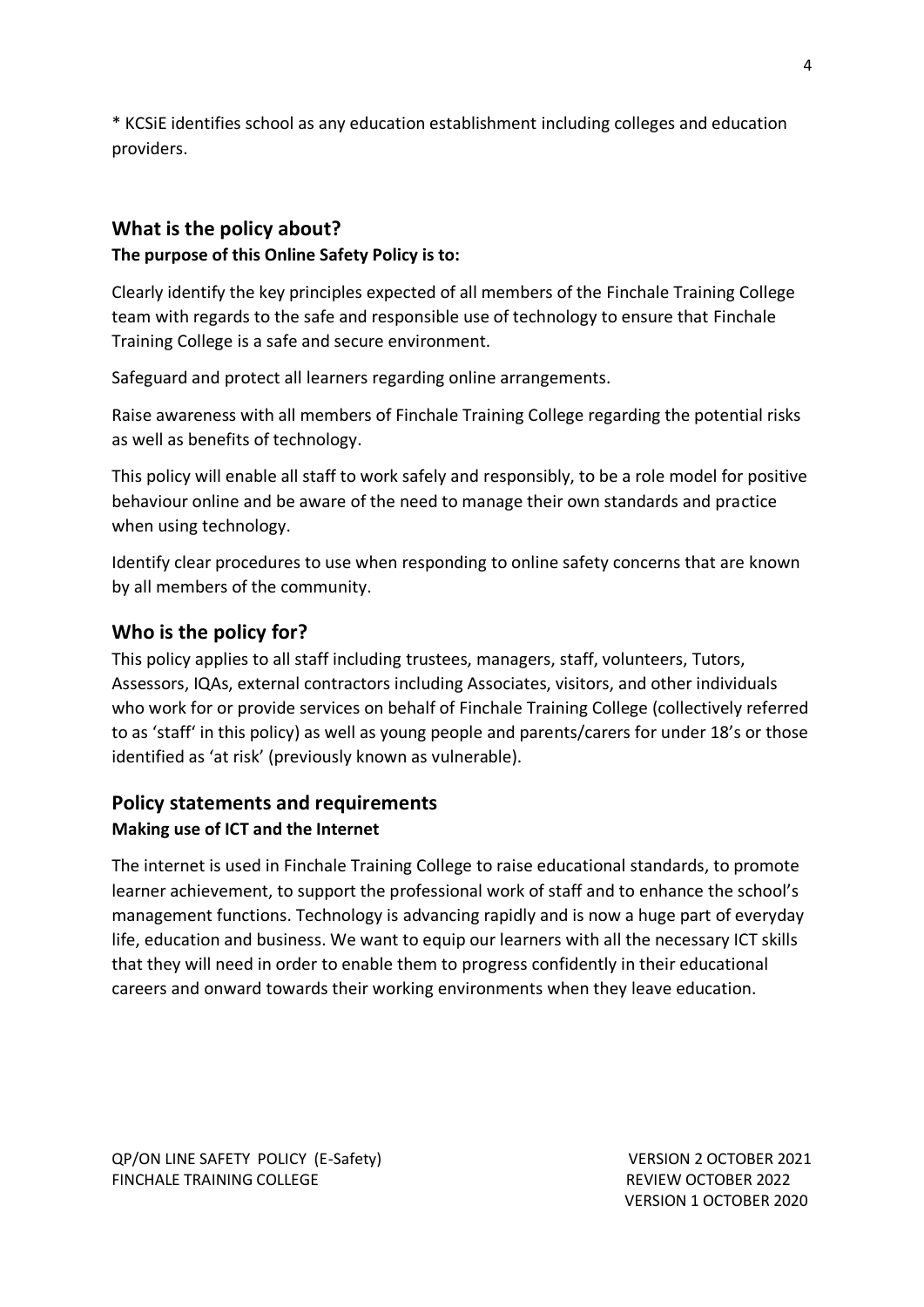#### **Some of the benefits of using ICT and the internet in education are:**

#### **For learners:**

- Unlimited access to worldwide educational resources and institutions such as art galleries, museums and libraries.
- Contact with education in other countries resulting in cultural exchanges between learners all over the world.
- Access to subject experts, role models, inspirational people and organisations. The internet can provide a great opportunity for learners to interact with people that they otherwise would never be able to meet.
- An enhanced curriculum; interactive learning tools; collaboration, locally, nationally, and globally.
- Self-evaluation; feedback and assessment; updates on current affairs as they happen.
- Access to learning whenever and wherever convenient.
- Freedom to be creative.
- Freedom to explore the world and its cultures from within a classroom.
- Social inclusion, in class and online.
- Access to case studies, videos and interactive media to enhance understanding.
- Individualised access to learning.

#### **For staff:**

- Professional development through access to national developments, educational materials and examples of effective curriculum practice and classroom strategies.
- Immediate professional and personal support through networks and associations.
- Improved access to technical support.
- Ability to provide immediate feedback to learners and parents.
- Class management, attendance records, assessment and assignment tracking.

#### **For parents/carers (learners under 18 and those identified as 'at risk'):**

• Communication between Finchale Training College and parents/carers may be through e-mail and telephone messages. This form of contact can often be considered to be more effective, reliable and economic. Text messages and letters will also inform parent/carers of details relating to attendance, behaviour and other appropriate matters.

# **Roles and responsibilities**

Finchale Training College Online-Safety Coordinator is the Safeguarding Lead.

QP/ON LINE SAFETY POLICY (E-Safety) VERSION 2 OCTOBER 2021 FINCHALE TRAINING COLLEGE **REVIEW OCTOBER 2022**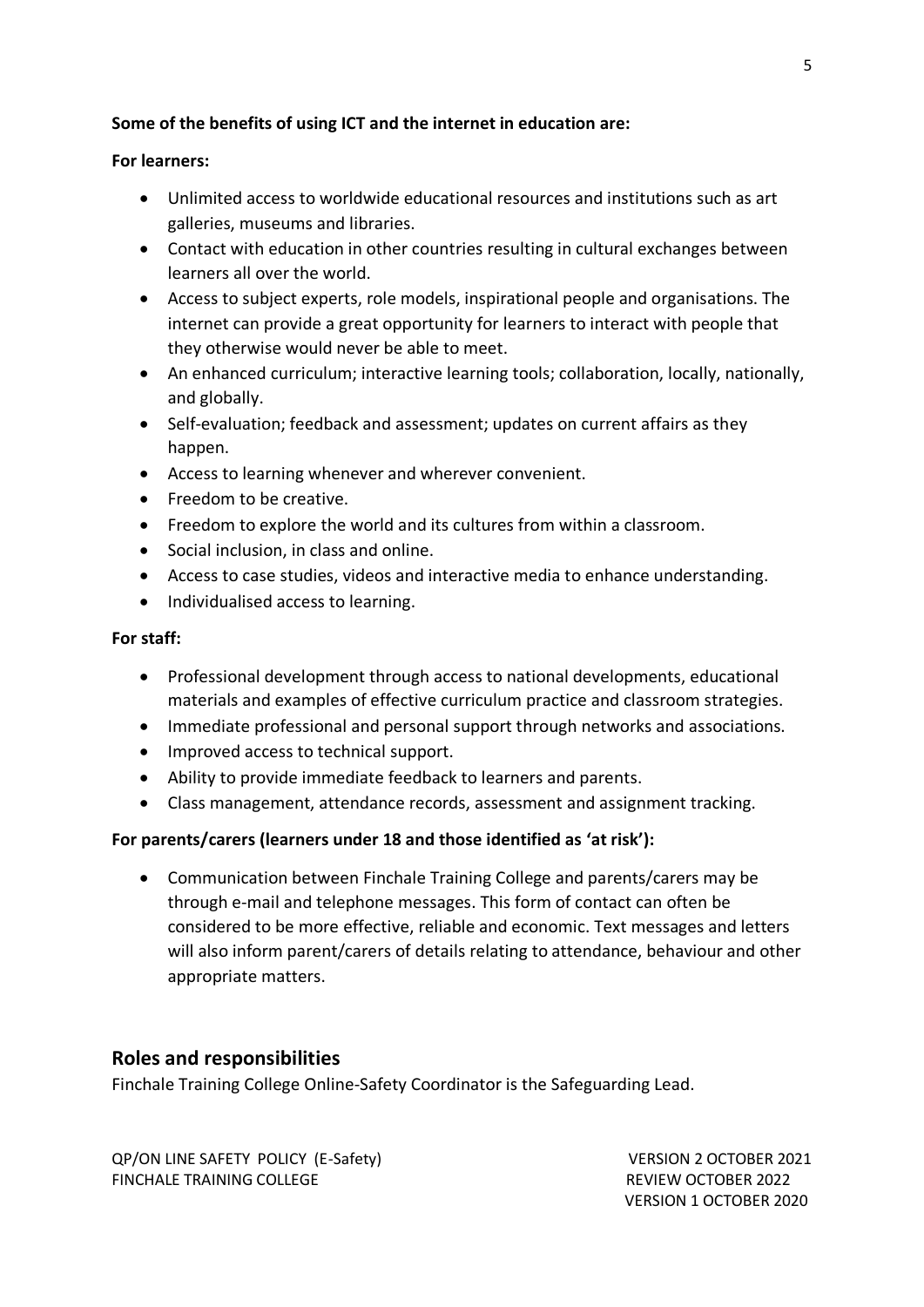#### **The Role of The Senior Leadership Team:**

The SLT is responsible for the approval of the E-Safety Policy and for reviewing the effectiveness of the policy. Neil Johnson, CEO receives regular information about onlinesafety incidents and monitoring reports.

#### **The Role of the Senior Management team:**

- Have a duty of care for ensuring the E-Safety of members of the education community, although the day to day responsibility will be delegated to the E-Safety Co-ordinator i.e. the DSL
- Are aware of the procedures to be followed in the event of a serious E-Safety allegation being made against a member of staff.
- Are responsible for ensuring that the E-Safety Co-ordinator and all other members of staff receive suitable training to enable them to carry out their E-Safety roles (usually LSCB DSL training).

#### **The Role of the E-Safety Co-ordinator (who is normally the DSL, see below):**

- Has day-to-day responsibility for E-Safety issues and has a leading role in establishing and reviewing Finchale Training College' E-Safety policies and documents
- Insures that all staff are aware of the procedures that need to be followed in the event of an E-Safety incident taking place
- Provides advice for staff, as required and advises young people on E-safety and how to stay safe.
- Liaises with the Local Authority through the LADO/CASS for incidents that are defined as Safeguarding concerns and appropriate referrals made
- Receives reports of E-Safety incidents and creates a log of incidents to inform future developments (following Finchale Training College' Safeguarding reporting procedures)
- Reports regularly to the Senior Leadership Team comprising of Trustees, CEO and Senior Managers.

#### **The Role of all staff:**

- Have an up to date awareness of E-Safety matters from the DSL and the current E-Safety policy and practices.
- Have read the Staff Handbook and understand their responsibilities.
- Report any suspected misuse or problem to the MD and E-Safety Co-ordinator (DSL) for investigation.
- Ensure that all digital communications with learners should be on a professional level and only carried out using approved systems.
- Embed E-Safety in all aspects of the curriculum and other activities.
- Ensure learners understand and follow the E-Safety and Acceptable Use Agreement.

QP/ON LINE SAFETY POLICY (E-Safety) VERSION 2 OCTOBER 2021 FINCHALE TRAINING COLLEGE **REVIEW OCTOBER 2022**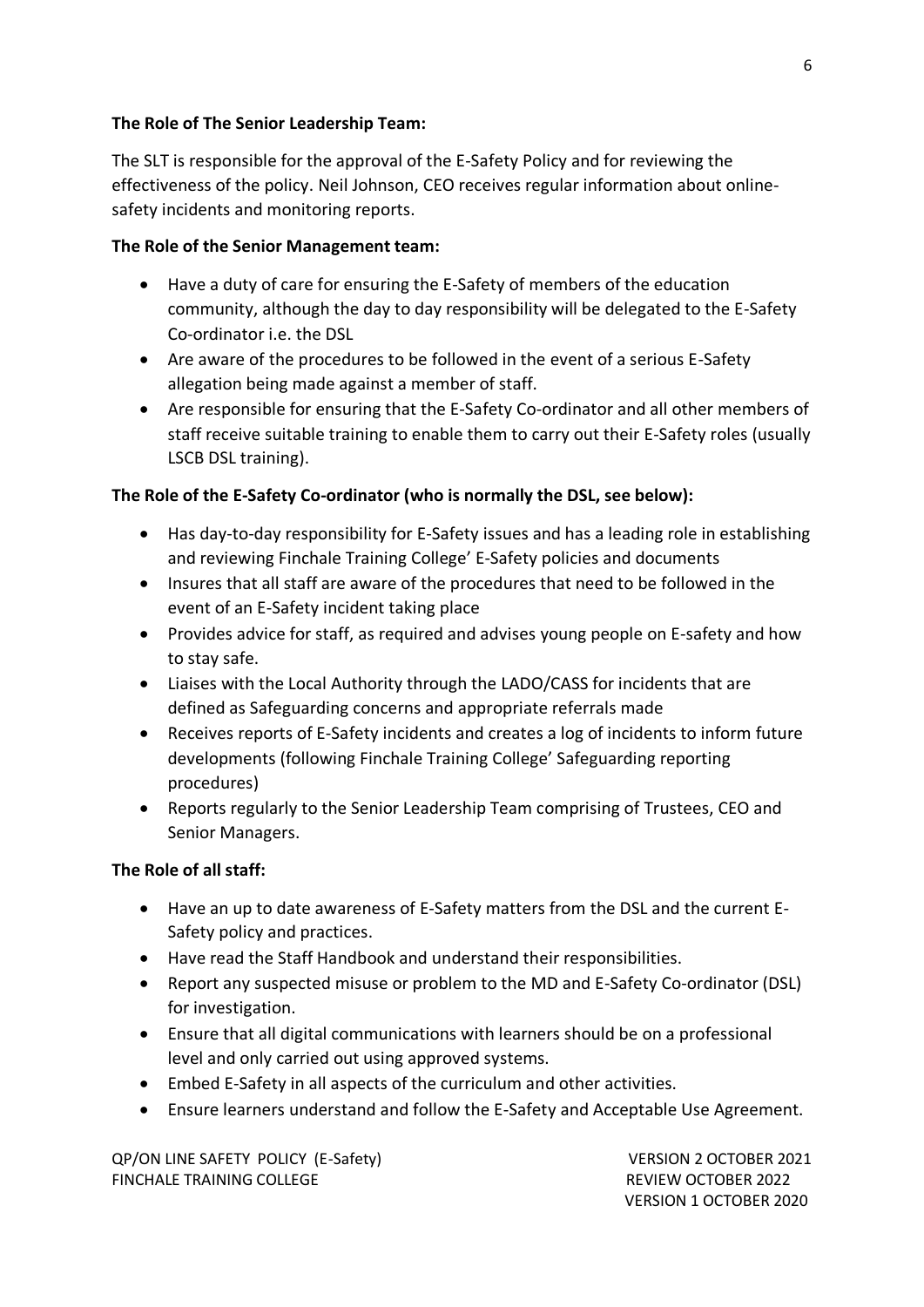- Ensure learners have a good understanding of research skills and the need to avoid plagiarism and uphold copyright regulations.
- Monitor the use of digital technologies, mobile devices, cameras etc. in lessons and other activities and implement current policies with regard to these devices.
- Ensure that where internet use is pre-planned, learners are guided to sites that have been checked as suitable and that processes are in place for dealing with any unsuitable material that is found in internet searches.

#### **The Role of the Designated Safeguarding Lead:**

To receive appropriate training (through the Local Children's Safeguarding Board on E-Safety issues and be aware of the potential serious safeguarding/ child protection issues to arise from:

- The sharing of personal data.
- Access to illegal/ inappropriate materials.
- Inappropriate online contact with adults/ strangers.
- Potential or actual incidents of grooming.
- Cyber-bullying.
- Sexting and the sending of inappropriate images including self-images.

N.B. It is important to emphasise that these are Child Protection and Safeguarding issues, not simply technical issues i.e.; the technology provides additional means for Child Protection issues to develop.

#### **The Role of Learners:**

- Are responsible for using digital technology systems in accordance with the Learner Acceptable Use Agreement.
- Have a good understanding of research skills and the need to avoid plagiarism and uphold copyright regulations.
- Need to understand the importance of reporting abuse, misuse or access to inappropriate materials and know how to do so.
- Will be expected to know, understand and comply with policies on the use of mobile devices and digital cameras.
- Will be expected to know, understand and comply with policies on the taking/ use of images, sexting and on cyber-bullying.
- Should understand the importance of adopting good E-Safety practice when using digital technologies out of education that may impact i.e. social networking.

#### **The Role of Parents/Carers (for under 18 s or those defined as 'at risk'):**

QP/ON LINE SAFETY POLICY (E-Safety) VERSION 2 OCTOBER 2021 FINCHALE TRAINING COLLEGE **REVIEW OCTOBER 2022**  VERSION 1 OCTOBER 2020 Parents/Carers play a crucial role in ensuring that their children understand the need to use the internet and mobile devices in an appropriate way. Finchale Training College will take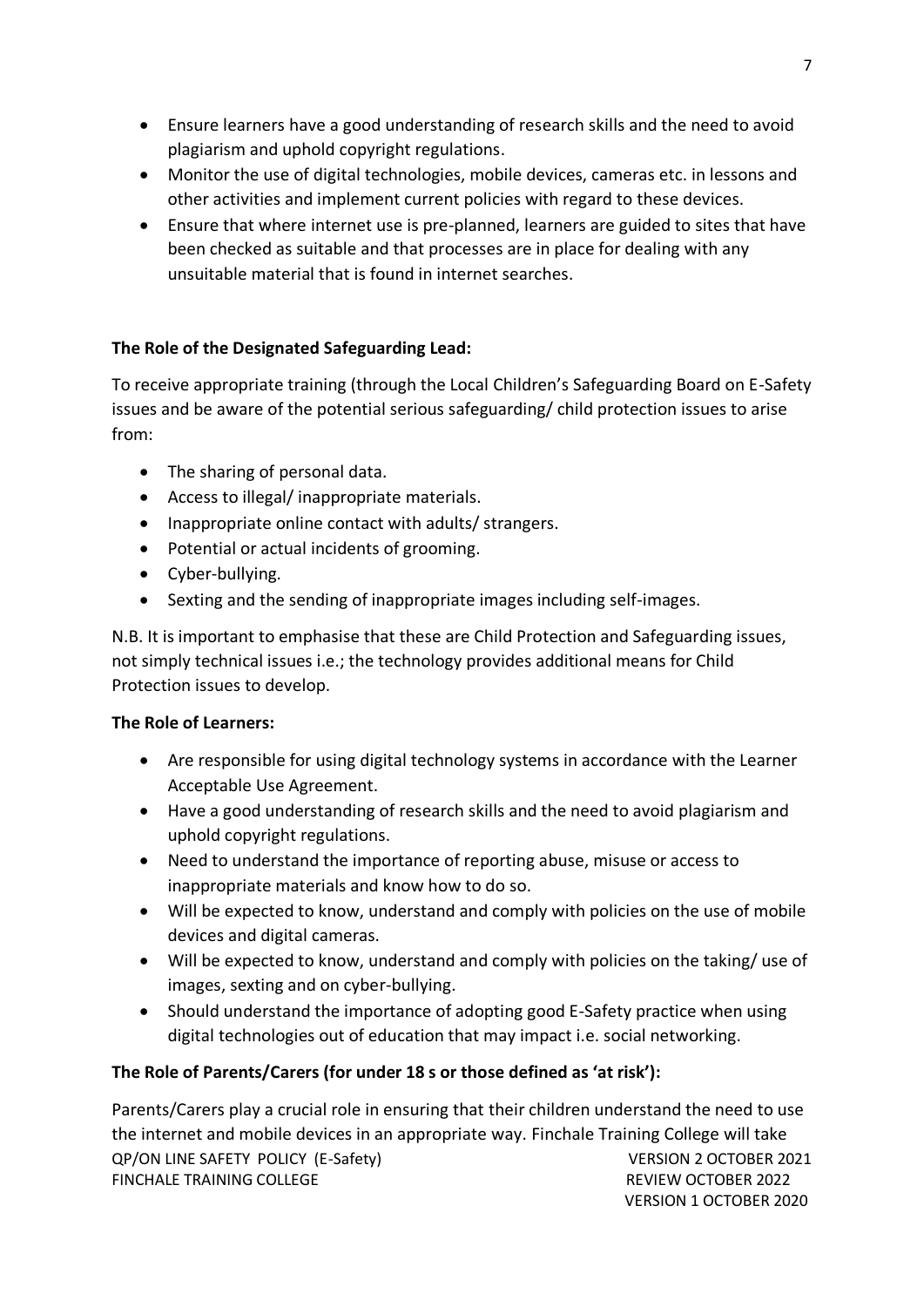every opportunity to help parents/carers understand these issues through home/education liaison. Parents and carers will be encouraged to support in promoting good E-Safety practice and to follow guidelines on the appropriate use of:

- Digital and video images taken whilst in education.
- Their children's personal devices whilst in education.

# <span id="page-7-0"></span>**Training**

It is essential that all staff receive e-safety training and understand their responsibilities, as outlined in this policy. Training will be offered as follows:

- All new staff will receive E-Safety training as part of their induction ensuring that they fully understand Finchale Training College E-Safety policy and Acceptable Use Agreements.
- People Services will receive regular updates through attendance at external training events and by reviewing guidance documents released by relevant organisations.
- This E-Safety Policy and its updates will be presented to and discussed by staff, as appropriate, on CPD days and in meetings.

Learning to evaluate Internet Content.

With so much information available online it is important that learners learn how to evaluate internet content for accuracy and intent. This is approached by Finchale Training College as part of digital literacy across the curriculum. Learners will be taught:

To be critically aware of materials they read, and shown how to validate information before accepting it as accurate

To use age-appropriate tools to search for information online

To acknowledge the source of information used and to respect copyright. Plagiarism is against the law and Finchale Training College will take any intentional acts of plagiary very seriously; for learners who are found to have plagiarised, appropriate action will be taken

*If staff or learners discover unsuitable sites then the URL will be reported to the E-Safety Coordinator (DSL).* 

# <span id="page-7-1"></span>**Managing information systems**

QP/ON LINE SAFETY POLICY (E-Safety) VERSION 2 OCTOBER 2021 Finchale Training College takes the protection of data and personal protection very seriously. This means protecting Finchale Training College's network, as far as is practicably possible, against viruses, hackers and other external security threats. The security of information systems and users will be reviewed regularly and virus protection software will be updated regularly. Some safeguards we take to secure our computer systems are:

FINCHALE TRAINING COLLEGE **REVIEW OCTOBER 2022**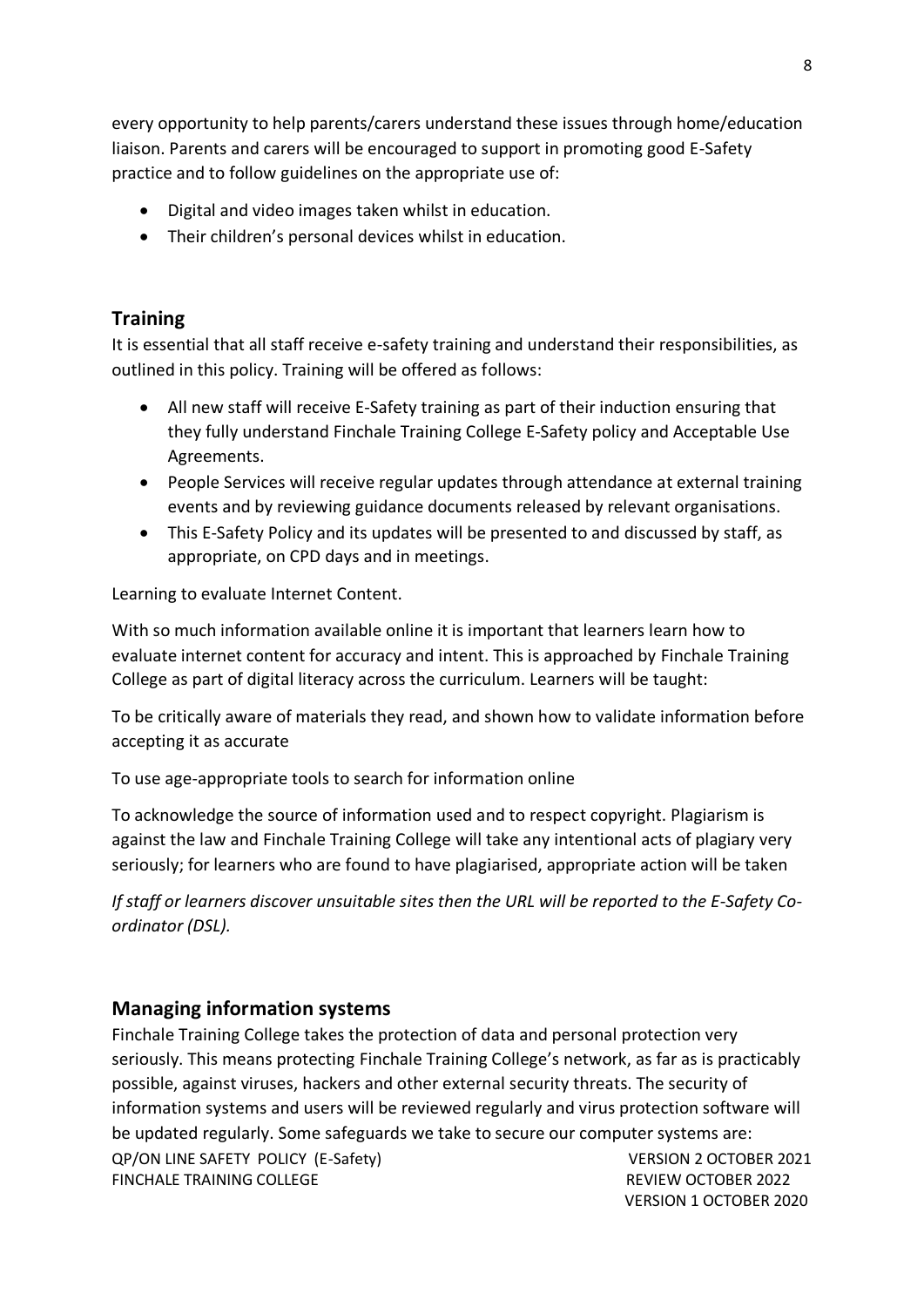- Ensuring that all personal data sent over the internet or taken off-site is encrypted/ password protected.
- Ensuring that unapproved software is not downloaded to any computers.
- Files held on the network will be regularly checked for viruses.
- The use of user logins and passwords to access the network will be enforced.
- Portable media containing our data or programmes will not be taken off-site without specific permission from a member of the senior leadership team.
- Regular reporting to Senior Managers at Finchale Training College.

#### **E-mail**

Finchale Training College uses email internally for staff and externally, for contacting parents where appropriate (under 18 s only). It is an essential part of Finchale Training College communication. It may also be used to provide immediate feedback on work and requests for support where it is needed.

Staff and learners should be aware that email accounts should only be used for education and work-related matters, i.e. for staff to contact parents, learners, other members of staff and other professionals for work purposes. This is important for confidentiality. Finchale Training College has the right to monitor emails and their content but will only do so if it feels there is reason to.

# <span id="page-8-0"></span>**Published content and Finchale Training College's website**

Finchale Training College website is viewed as a useful tool for communicating Finchale Training College ethos and practice to the wider community. It is also a valuable resource for parents/carers and learners by providing information.

The website is in the public domain and can be viewed by anybody online. Any information published on the website will be carefully considered in terms of safety for the education community, copyrights and privacy policies. No personal information on staff or learners will be published.

# <span id="page-8-1"></span>**Safe use of photography and work**

**Learners**: Finchale Training College believes that celebrating the achievement of learners in education is an important part of their learning experience and personal development. Taking photographs and videos of learners for internal display and displaying learner work for educational use enables us to celebrate individual and group successes.

However, Finchale Training College has safety precautions in place to prevent the misuse of such material:

QP/ON LINE SAFETY POLICY (E-Safety) VERSION 2 OCTOBER 2021 FINCHALE TRAINING COLLEGE **REVIEW OCTOBER 2022**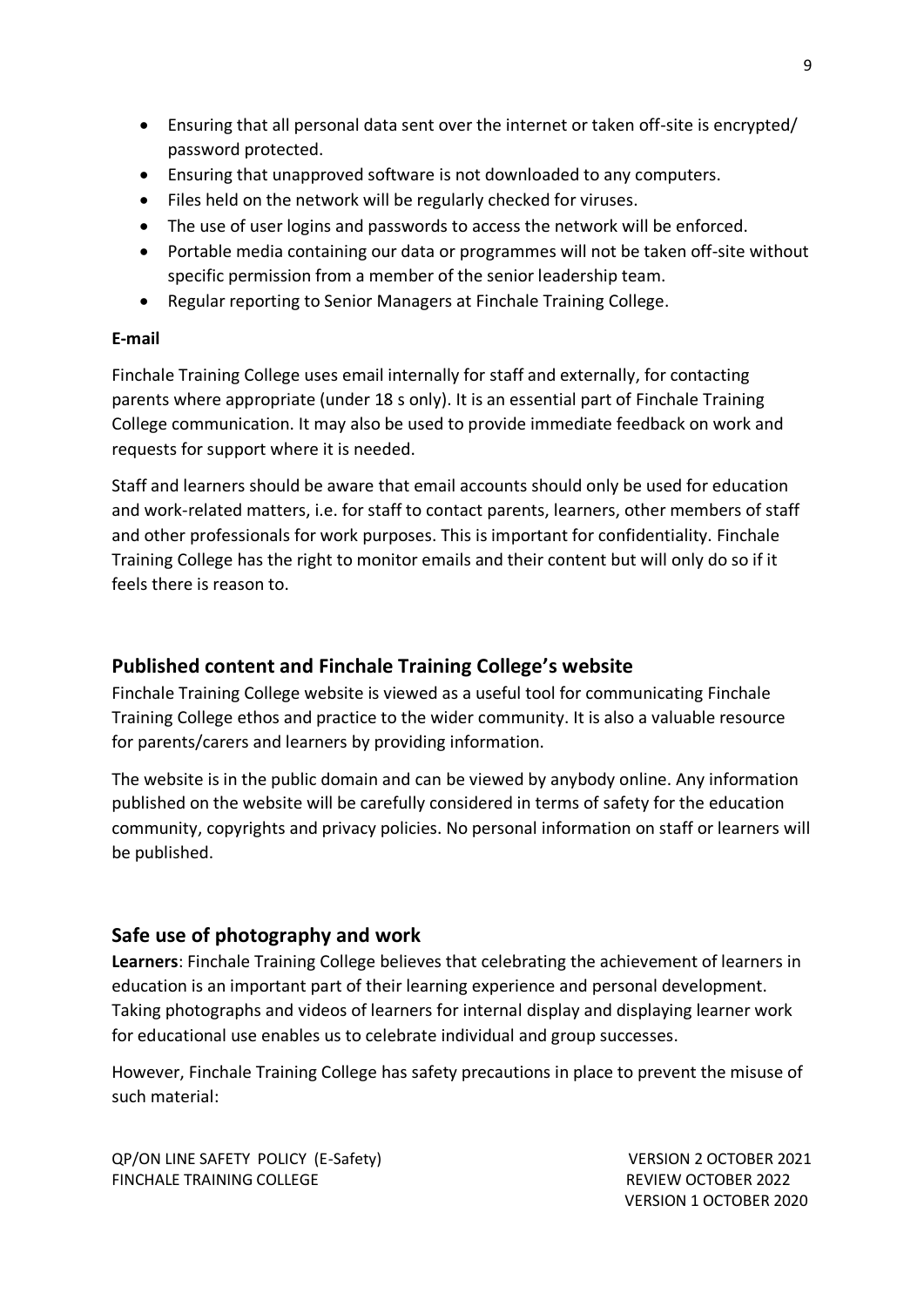Photographs, images and videos of learners will only be used in accordance with the Data Protection Act 1998 and with prior consent.

The consent lasts for the duration of the learner's time at Finchale Training College. Once the individual leaves Finchale Training College or their education/learning programme, photographs and videos may be archived but will not be re-published without renewed consent.

Individual's full names will never be published externally with their photographs but may be published internally (for example, on display with their work).

**Staff, Beneficiaries & Volunteers:** Finchale Training College believes that celebrating the achievement of staff, beneficiaries and volunteers an important part of their contribution and participation, learning experience and personal development. Taking photographs and videos of staff, beneficiaries, volunteers and learners for internal display and in our publicity.

However, Finchale Training College has safety precautions in place to prevent the misuse of such material:

Photographs, images and videos of learners will only be used in accordance with the Data Protection Act 1998 and with prior consent.

The consent lasts for the duration of the staff member, beneficiaries volunteers and learner's time at Finchale Training College. Once the individual leaves education or the charity, photographs and videos may be archived but will not be re-published without renewed consent.

Individual's full names will never be published externally with their photographs but may be published internally (for example, on display with their work).

# **Complaints of misuse of photographs or video**

Staff, beneficiaries, volunteers, parents/carers (for under 18s) should follow the standard Finchale Training College complaints procedure if they have a concern or complaint regarding the misuse of school photographs.

# <span id="page-9-0"></span>**Social networking, social media and personal publishing**

Finchale Training College follows rules on the use of social media and social networking sites:

QP/ON LINE SAFETY POLICY (E-Safety) VERSION 2 OCTOBER 2021 FINCHALE TRAINING COLLEGE **REVIEW OCTOBER 2022**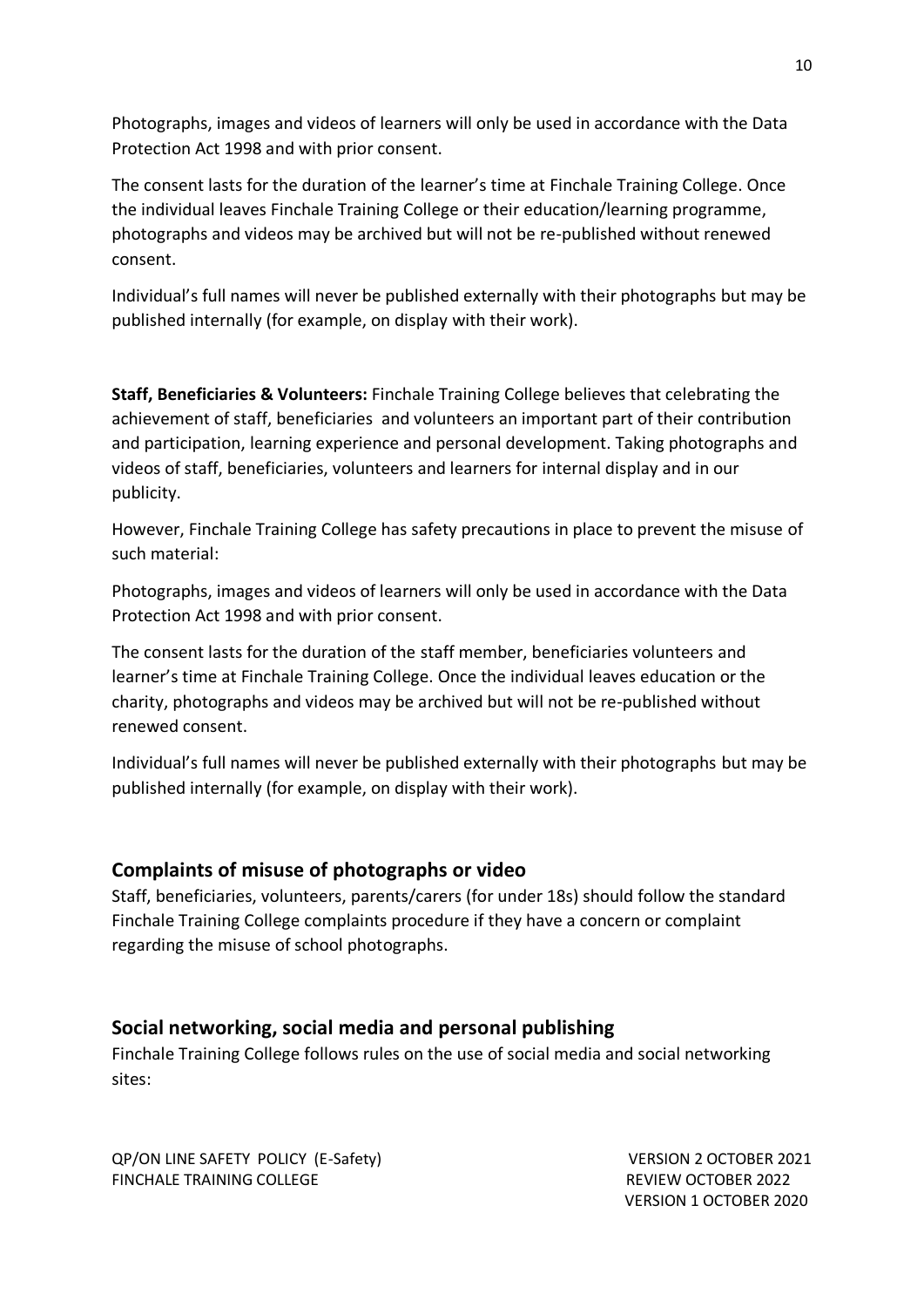- Learners are educated on the dangers of social networking sites and how to use them in safe and productive ways. They are all made fully aware of the code of conduct regarding the use of ICT and technologies and behaviour online including sexting.
- Any sites that are to be used in class will be risk-assessed by the Tutor/ Assessor in charge prior to the lesson to ensure that the site is age-appropriate and safe for use.
- Staff, beneficiaries, volunteers and learners are not to publish specific and detailed private thoughts, especially those that might be considered hurtful, harmful or defamatory. Finchale Training College expects all staff, beneficiaries, volunteers and learners to remember that they are representing Finchale Training College at all times and must act appropriately.
- The safe and professional behaviour of staff online will be discussed during the staff induction process.

# <span id="page-10-0"></span>**Mobile phones and personal devices**

While mobile phones and personal communication devices are commonplace in today's society, their use and the responsibility for using them should not be taken lightly. Some issues surrounding the possession of these devices are:

- They can make staff, beneficiaries, volunteers and learners more vulnerable to cyberbullying
- They can be used to access inappropriate internet material
- They can be a distraction in the training room
- They are valuable items that could be stolen, damaged, or lost
- They can have integrated cameras, which can lead to child protection, bullying and data protection issues, including the sharing of inappropriate or illicit images and sexting.

# **Responsibility:**

• Finchale Training College accepts no responsibility whatsoever for theft, loss or damage relating to phones/devices including those handed in.

#### **Staff:**

- Under no circumstances should staff use their own personal devices to contact learners or parents unless in an emergency.
- Staff are not permitted to take photos or videos of beneficiaries, volunteers or learners on personal devices. If photos or videos are being taken as part of the curriculum or for a professional capacity, the work equipment will be used for this.

QP/ON LINE SAFETY POLICY (E-Safety) VERSION 2 OCTOBER 2021 FINCHALE TRAINING COLLEGE **REVIEW OCTOBER 2022**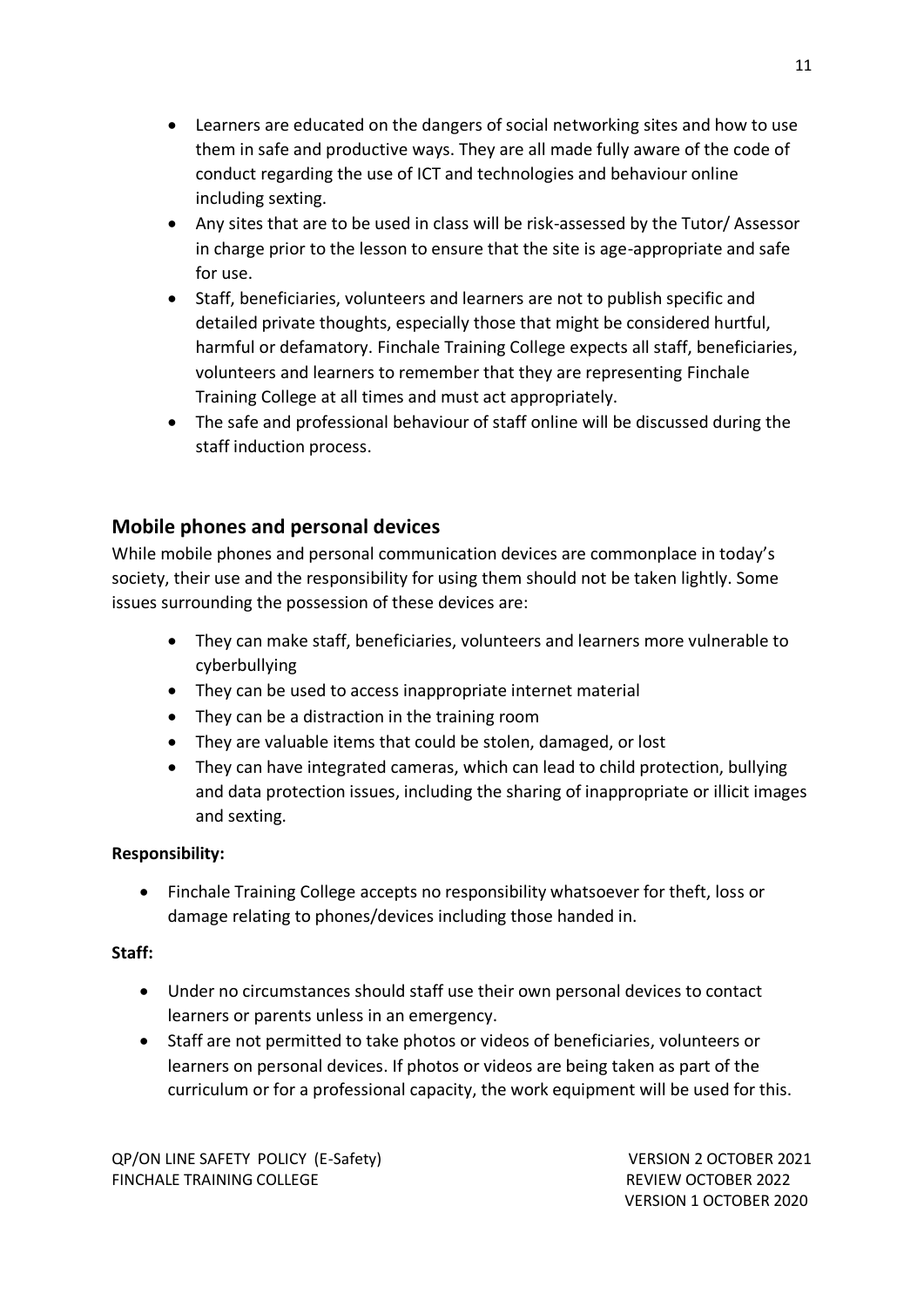- Finchale Training College expects the staff will lead by example: Personal mobile phones will be switched off or placed on 'silent' and stored away in a safe location during school hours.
- Any breach of Finchale Training College policy may result in disciplinary action being taken against that member of staff.

# <span id="page-11-0"></span>**Cyberbullying**

Cyberbullying, as with any other form of bullying, is taken very seriously by Finchale Training College. If an allegation of bullying does come up, we will:

- Take it seriously
- Act as quickly as possible to establish the facts. It may be necessary to examine systems and logs or contact the service provider in order to identify the perpetrator.
- Record and report the incident
- Provide support and reassurance to the victim
- Make it clear to the perpetrator that this behaviour will not be tolerated. Appropriate action will be taken, as necessary.

# <span id="page-11-1"></span>**Protecting personal data**

Finchale Training College believes that protecting the privacy of our staff, beneficiaries, volunteers and learners, and regulating their safety through data management, control and evaluation is vital to whole-organisational and individual progress. Finchale Training College collects personal data from beneficiaries, learners, volunteers and staff and processes it in order to support teaching and learning, personal development, monitor and report on the individual progress, and strengthen our pastoral provision.

We take responsibility for ensuring that any data that we collect and process is used correctly and only as is necessary.

# **Unsuitable/ inappropriate activities:**

Any of the following activities are deemed inappropriate in our educational provision:

- The accessing of pornography
- The promotion of any kind of discrimination
- The use of threatening behaviour, including promotion of physical violence or mental harm
- Using any other information which may be offensive to colleagues or breaches the integrity of the ethos or brings Finchale Training College into disrepute
- Using Finchale Training College' systems to run a private business

QP/ON LINE SAFETY POLICY (E-Safety) VERSION 2 OCTOBER 2021 FINCHALE TRAINING COLLEGE **REVIEW OCTOBER 2022**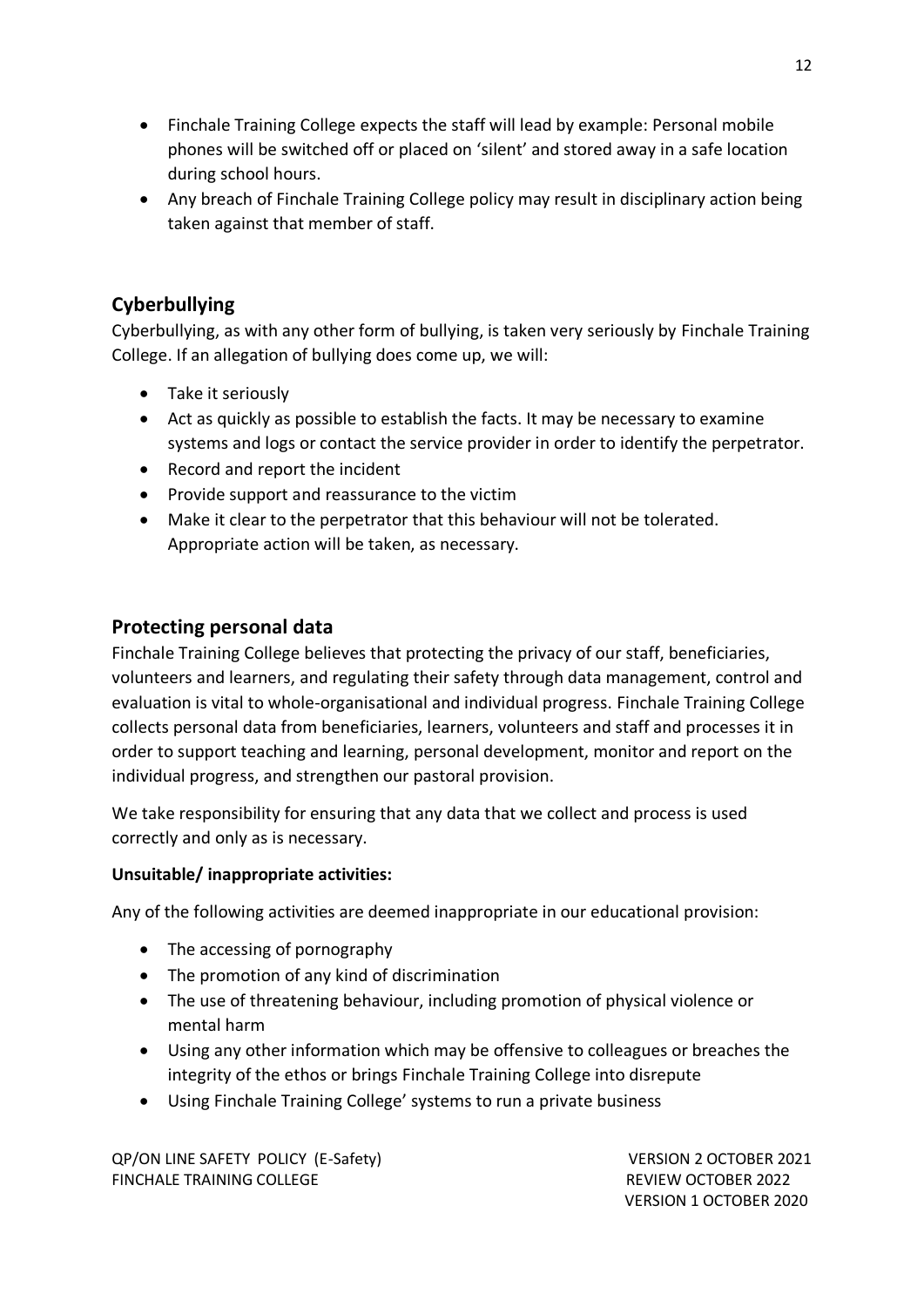- Using systems, applications, websites or other mechanisms that bypass the filtering or other safeguards employed by Finchale Training College
- Infringing copyright
- Revealing or publicising confidential or proprietary information e.g. financial, personal information, databases, computer/network access codes and passwords
- Creating or propagating computer viruses or other harmful files
- Unfair usage
- On-line gaming, educational and non-educational
- Online gambling
- The use of social media without permission
- The use of messaging apps without permission
- The use of videoing broadcasting or YouTube without permission

# <span id="page-12-0"></span>**Responding to incidents of misuse**

Managers should refer to the Finchale Training College Data Protection Policy, and also Finchale Training College Safeguarding Children and Young People and Adults 'at risk' Policy.

# **Illegal incidents**

If there is any suspicion that the website(s) concerned may contain child abuse images, or if there is any other suspected illegal activity Finchale Training College's reporting procedures should be followed as outlined in the Finchale Training College Safeguarding policy and procedures.

#### **Other incidents**

It is hoped that all members of the education community will be responsible users of digital technologies, who understand and follow Finchale Training College policy. However, there may be times when infringements of the policy could take place, through careless or irresponsible or, very rarely, through deliberate misuse.

In the event of suspicion, all steps in this procedure should be followed:

- More than one senior member of staff should be involved in the process and the incident reported following the Finchale Training College Safeguarding Children and Young People Policy as well as Safeguarding Adults at Risk policy. This is vital to protect individuals if accusations are subsequently reported.
- The ULR of any site containing the alleged misuse and the nature of the content causing concern should be recorded. It may also be necessary to record and store screenshots of the content on the machine being used for investigation. This may be printed, signed and attached to the form (except in cases of child sexual abuse).

QP/ON LINE SAFETY POLICY (E-Safety) VERSION 2 OCTOBER 2021 FINCHALE TRAINING COLLEGE **REVIEW OCTOBER 2022**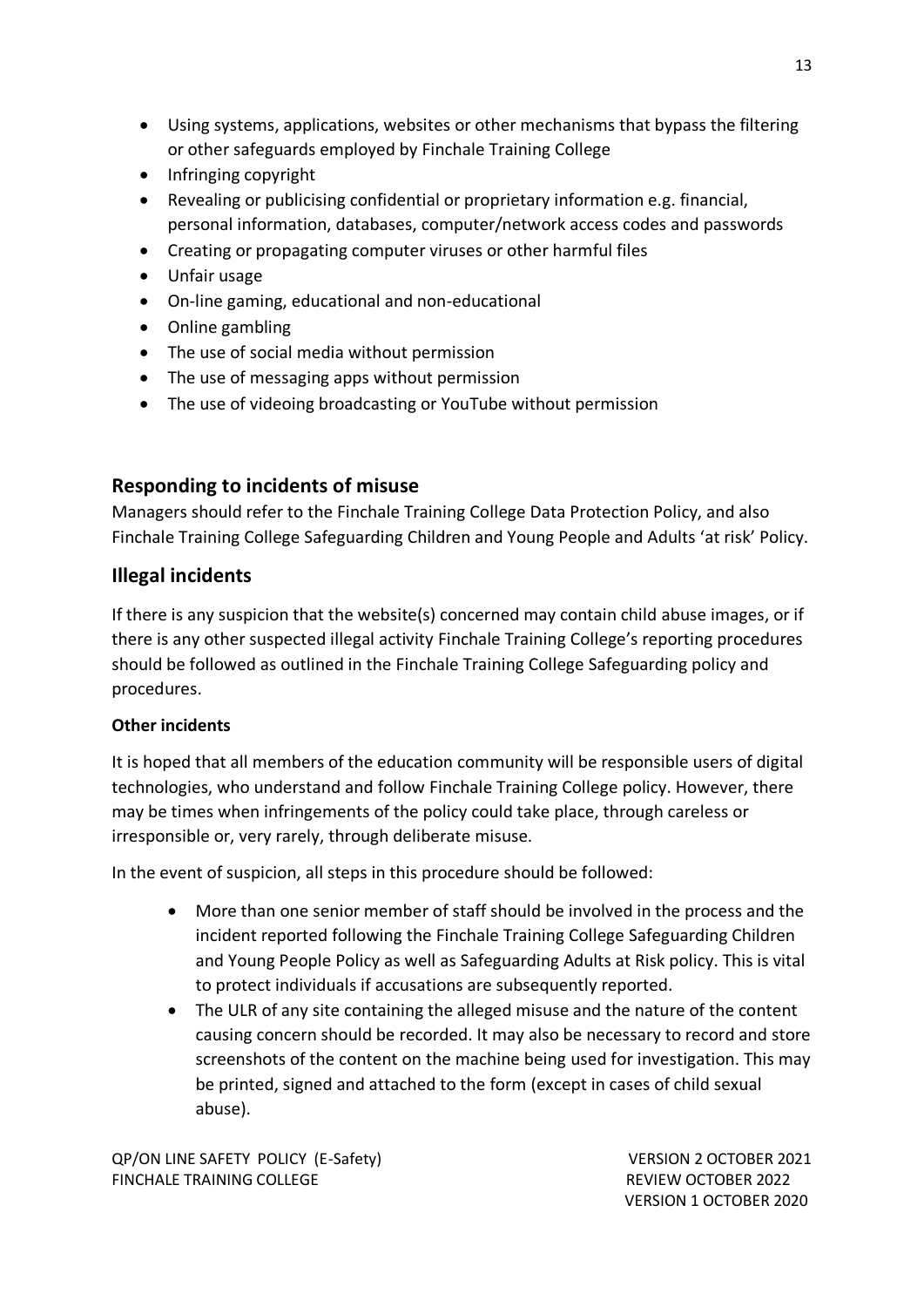- Once fully investigated the group should judge whether this concern has substance or not. If it does then appropriate action will be required and could include the following:
- Internal response or discipline procedures
- Involvement by Local Authority or national/ local organisations
- Police involvement and/ or action

If the content being reviewed includes images of child abuse then the matter should refer to the Police immediately. Other instances to report to the police would include:

- Incidents of 'grooming' behaviour
- The sending of obscene materials to a child and from child to child.
- The inclusion of adult material which potentially breaches the Obscene Publications Act
- Criminally racist material
- Other criminal conduct, activity or material

Isolate the computer in question as best you can. Any changes to its state may hinder a later police investigation.

It is important that all of the above steps are taken as they will provide an evidence trail for Finchale Training College and the police and demonstrate that visits to these sites were carried out for child protection purposes.

# <span id="page-13-0"></span>**Finchale Training College training actions and sanctions**

It is more likely that Finchale Training College will need to deal with incidents that involve inappropriate rather than illegal misuse. It is important that any incidents are dealt with as soon as possible in an appropriate manner, and that staff/ learners are aware that incidents have been dealt with. It is intended that incidents of misuse will be dealt with through normal Finchale Training College behaviour/ disciplinary procedures.